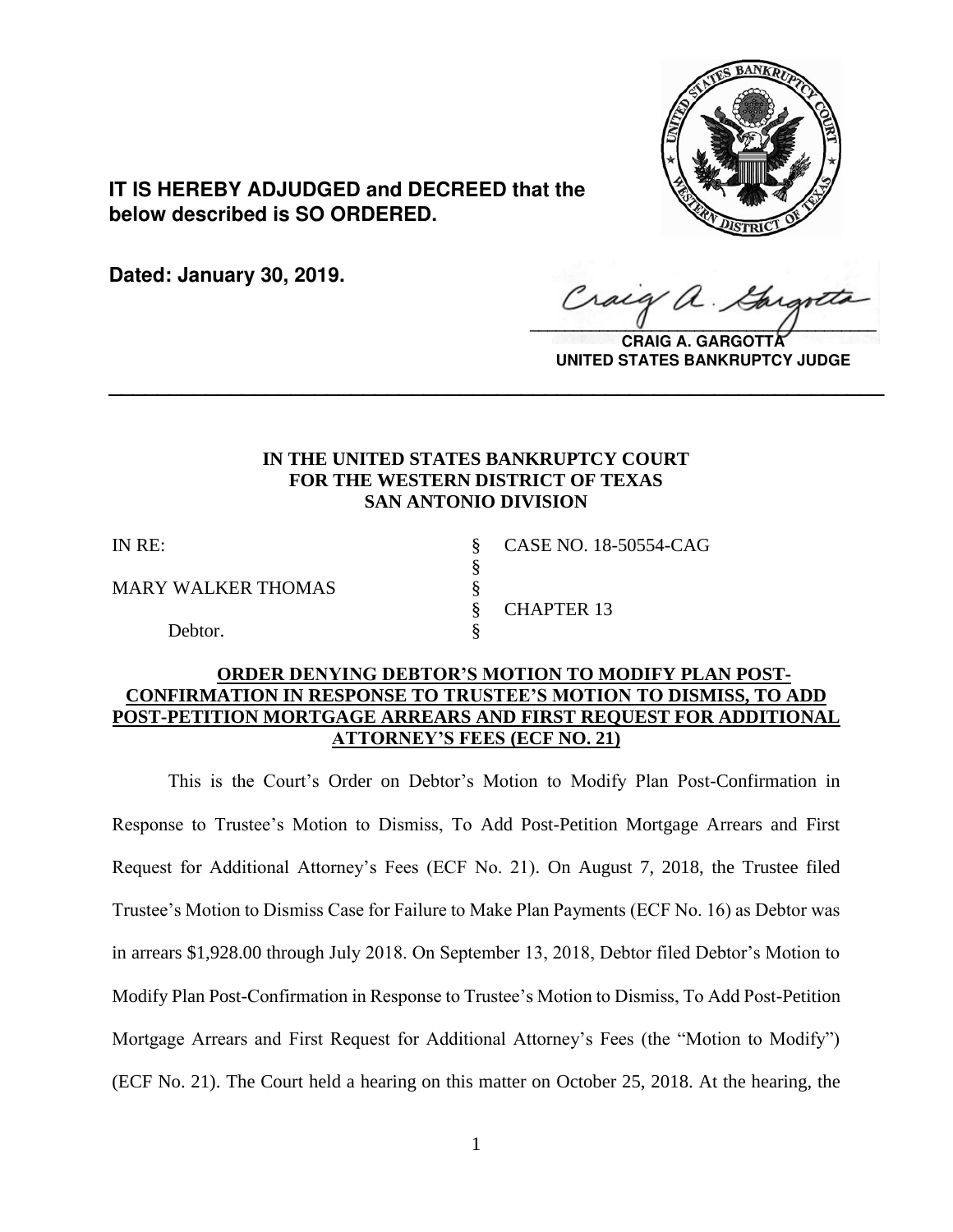Trustee raised an oral objection to the Motion to Modify. Thereafter, the Court requested briefing from the Parties, and ultimately took the matter under advisement. For reasons stated in this Order, the Court is of the opinion that the Motion to Modify should be DENIED.

### **SUBJECT MATTER JURISDICTION**

The Court has jurisdiction over this matter pursuant to 28 U.S.C. § 1334, and this is a core proceeding under 28 U.S.C. § 157(b)(2)(A). Venue is proper under 28 U.S.C. § 1408(1).

#### **BACKGROUND**

On March 9, 2018, Mary Walker Thomas ("Debtor") filed a petition for relief under chapter 13 of the Bankruptcy Code. (ECF No. 1). On July 5, 2018, Debtor's Plan<sup>1</sup> was confirmed (ECF No. 14) requiring Debtor to pay \$950.00 per month for the first two months, and \$964.00 for the remaining term of the 60-month Plan.<sup>2</sup> (*Id*.) Debtor's Plan pays approximately 100% dividend to the scheduled general unsecured debt. (ECF No. 2). The Plan reflects a \$117.00 value of nonexempt assets. (*Id.*) The applicable commitment period is 36 months. (*Id.*) Under Debtor's Plan, the Trustee is to make all pre-petition mortgage arrears payments and post-petition mortgage payments to Shellpoint Mortgage Servicing ("Shellpoint"). (*Id.*) Debtor's Plan identifies Debtor's pre-petition mortgage arrears as \$10,259.03 to be paid pro rata at 0.00% interest. (*Id.*) According to Debtor's Plan, this pre-petition mortgage arrears includes a gap payment for April 2018's

<sup>1</sup> Pursuant to Rule 3015.1, this District issued its Consolidated Standing Order for the Adoption of a District Form Chapter 13 Plan on October 16, 2017, adopting a form chapter 13 plan to be used throughout the Western District of Texas. (Order #17-02). The District Plan is attached to the Court's Standing Order and went into effect on November 1, 2017. Section 7.6 of the District Plan requires that the Chapter 13 Trustee pay all post-petition monthly mortgage payments to the mortgage creditor unless the debtor is current on the mortgage on the petition date.  $2$  On the date of Debtor's plan confirmation hearing, Debtor had made two plan payments totaling \$1,900 for the months of April and May. (ECF No. 23). Thus, at the time of confirmation, according to the Trustee, the Trustee had sufficient funds to make the post-confirmation monthly mortgage payment of \$634.34 for May and June as the April post-petition mortgage payment is included in the mortgage arrears pursuant to The Consolidated Standing Order for

the Adoption of a District Form Chapter 13 Plan. (*Id.*) Stated differently, the Trustee used April's plan payment to pay the May mortgage and May's plan payment to pay the June mortgage. April's mortgage payment was not due because the April mortgage payment was included in the mortgage arrears.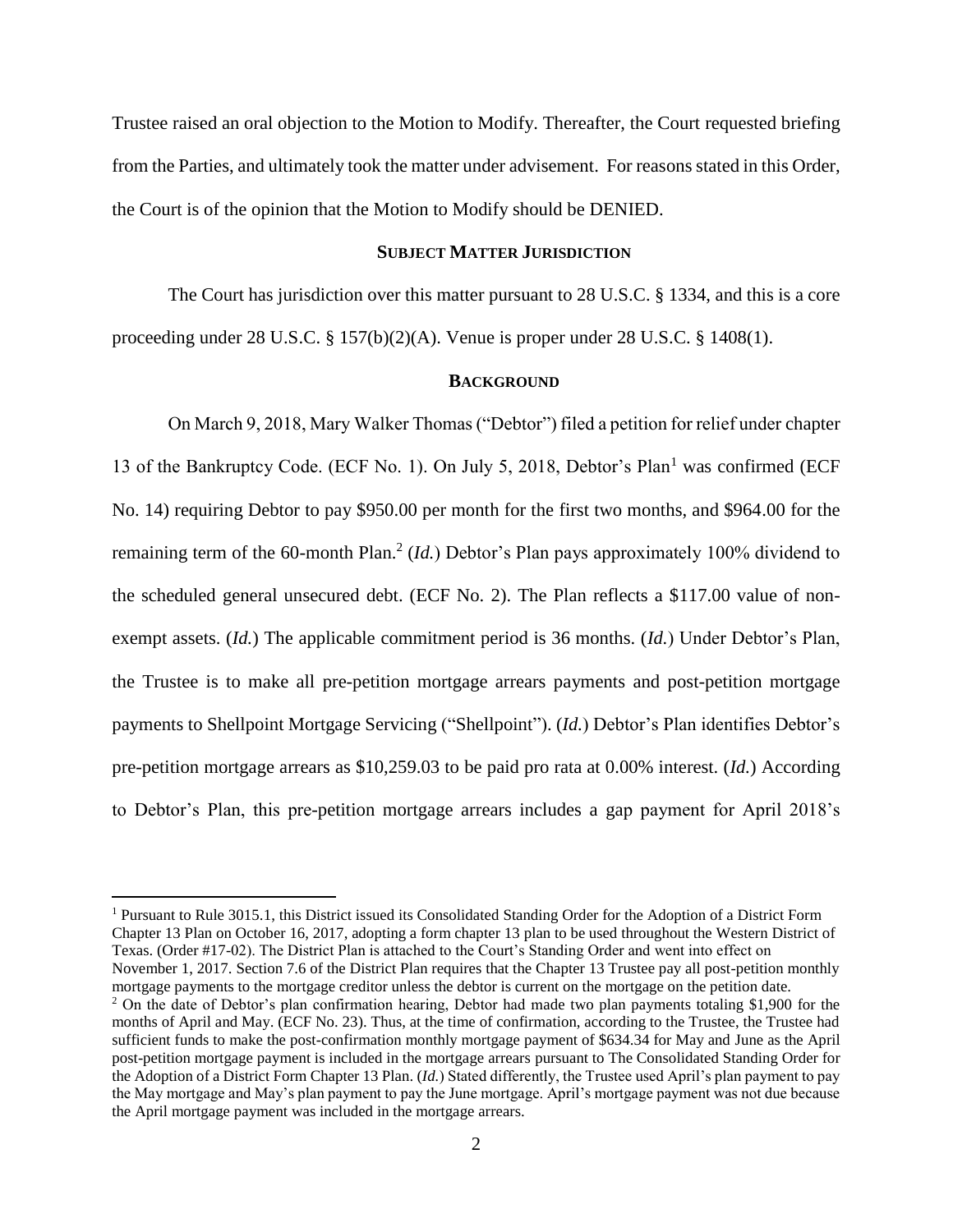mortgage payment.<sup>3</sup> (*Id.*)

 $\overline{a}$ 

Debtor did not make her July plan payment, $4$  and as a result, the Trustee filed Trustee's Motion to Dismiss Chapter 13 Case (ECF No. 16). In response, Debtor filed Debtor's Motion to Modify (ECF No. 21) to which the Trustee orally objected.<sup>5</sup>

Debtor proposes to modify her Plan to: (1) cure the post-petition mortgage arrears incurred through November 2018, (2) resume conduit mortgage payments in December 2018, and (3) cure Plan payment arrears incurred through August 2018, by increasing Debtor's Plan payment and without extending Debtor's Plan beyond 60 months from confirmation of Debtor's Plan. (*Id.*) To accomplish this, Debtor proposes to add a secured claim to the Plan for post-petition mortgage payment arrears being cured in the amount of \$2,537.24 to be paid at 0% interest through Debtor's Plan. (*Id.*) The arrearage amount of \$2,537.24 reflects four post-petition mortgage payments which "includes a gap payment through the November 2018 mortgage payment." (*Id.*) As Debtor's Motion to Modify was filed in September 2018, this proposal includes months for which the mortgage payment has not yet come due—namely October and November 2018. (ECF No. 23). Thus, Debtor proposes that the Trustee cease making the conduit mortgage payments, rather than

<sup>&</sup>lt;sup>3</sup> A gap payment is the first post-petition mortgage payment that comes due after the filing of the petition which is added to the claim for pre-petition mortgage arrears. The purpose of the gap payment is to allow a debtor to make plan payments as required under 11 U.S.C. § 1326(a)(1), so that the Trustee then has sufficient funds to make the postpetition mortgage payments that come due after the first plan payment is due upon confirmation of the plan. Generally, and as is the case here, debtors generally file for bankruptcy after the first of the month. Pursuant to  $\S$  1326(a)(1), a debtor's first plan payment is not due until thirty days after the filing of the plan or the order for relief, whichever is earlier. Thus, a debtor's first plan payment will not be due until after the first post-petition mortgage payment is due under the plan. Therefore, the concept of the gap payment is to allow for a debtor to have paid to the Trustee the funds to pay the mortgage payments that have come due while effectuating a means of cure and maintain under § 1322(b)(2). <sup>4</sup> Subsequent to filing her case, Debtor fell behind on her post-petition monthly Plan payments to the Trustee (which included her monthly conduit mortgage payment) due to having to care for her daughter after her daughter was shot multiple times in front of Debtor's home. (ECF No. 21). Debtor's daughter has been in rehabilitation and therefore unable to work and make her standard contribution to Debtor's household income. (*Id*.). Debtor's son is now contributing to Debtor's household income to assist Debtor with her Plan payment. (*Id*.).

<sup>5</sup> On January 14, 2019, the Trustee filed a written objection: Trustee's Objection to Debtor's Motion to Modify Plan Post-Confirmation in Response to Trustee's Motion to Dismiss, To Add Post-Petition Mortgage Arears and First Request for Additional Attorney's Fees (ECF No. 25). Because this Objection was filed after the due date for briefs on the matter, the Court did not consider the merits of the Objection.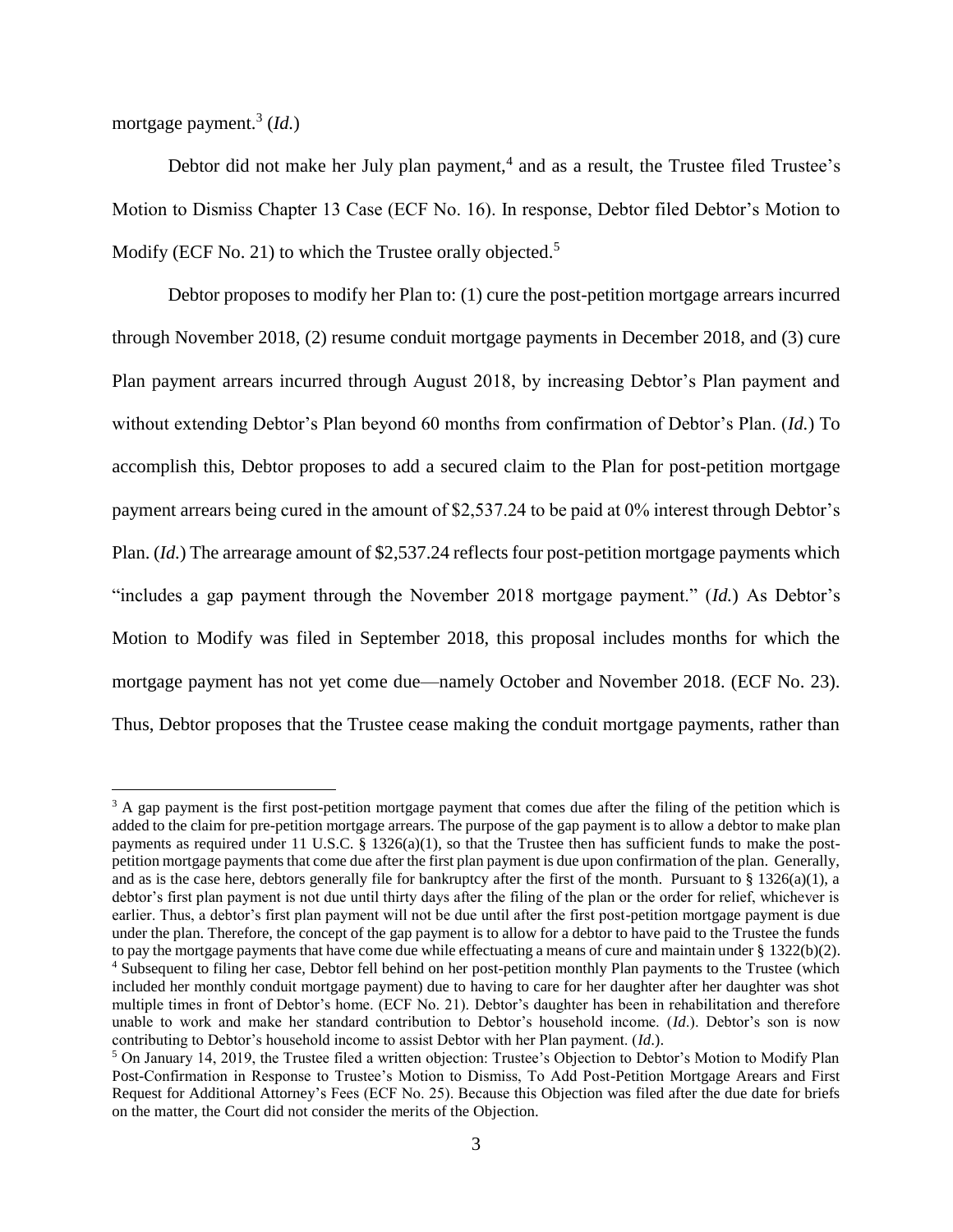paying the post-petition mortgage arrears retroactively, and to resume making the conduit mortgage payments in December 2018. Debtor also proposes to increase her plan payment to \$1,022.00 per month for one month and then increase her payment to \$1,050.00 for the remaining term of the Plan. (ECF No. 21*.*). Under the terms of the Motion to Modify, Debtor will still pay a 100% dividend to scheduled general unsecured debt. (*Id.*).

As of the date of the Hearing on the Trustee's Motion to Dismiss, Debtor was in arrears \$1,726.00 on plan payments of \$950.00 through October. (Hearing Audio, 1:16:44, Oct. 25, 2018). As of the date of the Trustee's Brief in Support of Trustee's Motion to Dismiss Chapter 13 Case and Objection to Debtor's Motion to Modify Plan Post-Confirmation in Response to Trustee's Motion to Dismiss (ECF No. 23), December 4, 2018, Debtor has made the proposed plan payments through November. Moreover, the Trustee notes that as of the Trustee's disbursement dated November 1, 2018, Debtor is current on the post-petition conduit mortgage payments for May through November. (ECF No. 23). As such, the Court understands this to mean that the Trustee has retroactively paid Shellpoint the post-petition mortgage arrears.

### **PARTIES CONTENTIONS**

The Trustee argues that Debtor's Motion to Modify must be denied because the issue of adding post-petition mortgage payments is moot. According to the Trustee's records, Debtor has made the proposed plan payments for August through November and is current with the postpetition mortgage payments for May through November. Thus, according to the Trustee, the only remaining issue before the Court is whether the increased Plan Payment proposed by the Debtor is sufficient to cure the plan payment arrears and maintain a 100% distribution to the unsecured creditors pursuant to the Plan. Alternatively, the Trustee argues that Debtor's modification is in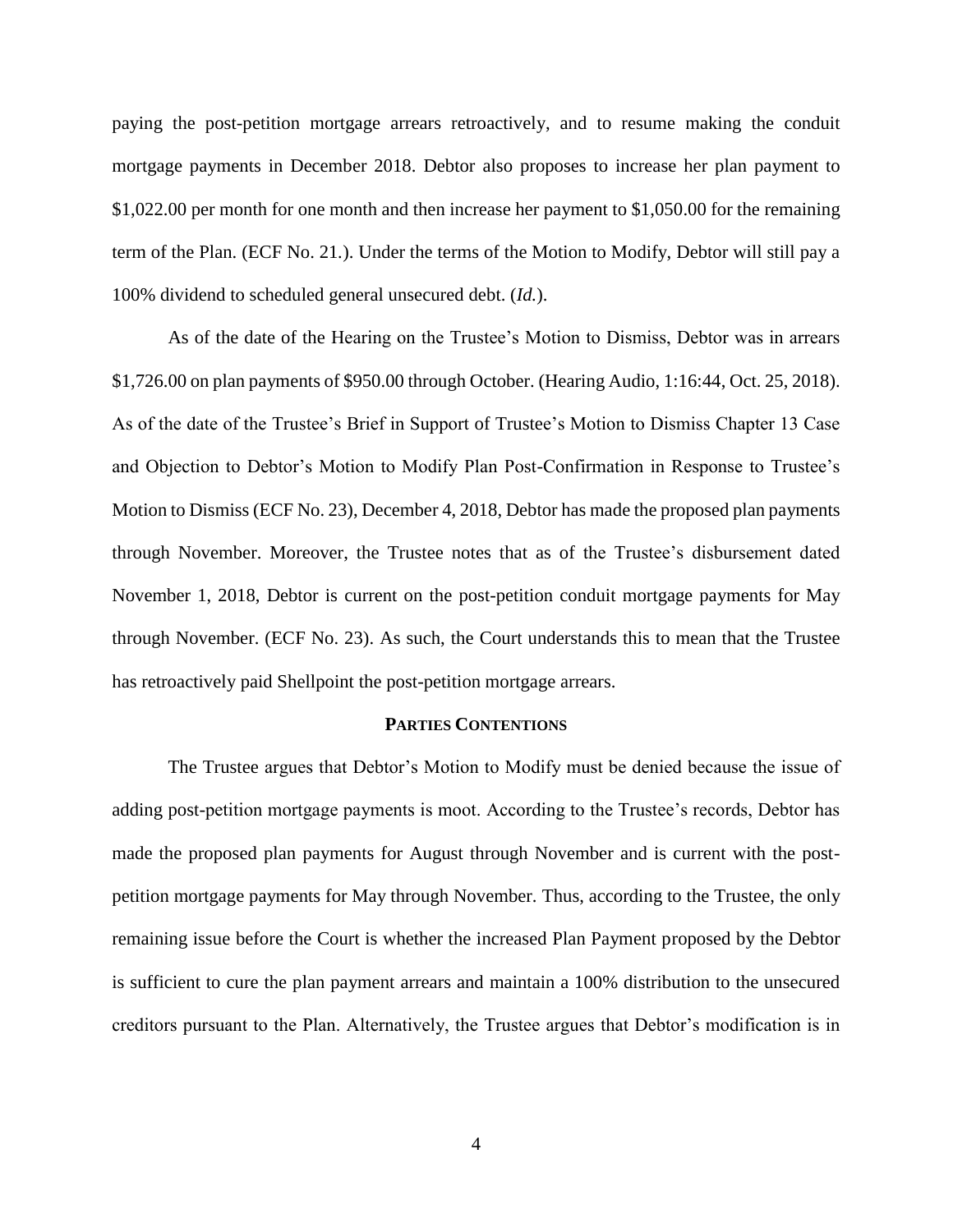direct contradiction of the maintain requirement of 11 U.S.C.  $\S$  1325(b)(5).<sup>6</sup> Specifically, the Trustee submits that Debtor's modification when filed proposed to cure defaults that did not exist as the ongoing mortgage payments had not yet come due and effectively directs the Trustee to cease making payments on a current mortgage. According to the Trustee, ceasing payments on a current mortgage is not maintaining payments and puts Debtor in breach of her underlying mortgage obligation. The Trustee also argues that Debtor proposes to impermissibly modify the rights of the mortgage holder related to the right to charge interest and fees on post-petition defaults by attempting to allow the claim to be paid at 0.00% interest. Finally, the Trustee submits that the modification has been proposed in bad faith because the modification: (1) subjects the debtor to a breach of her underlying mortgage obligation; (2) proposes to extend the payment term beyond sixty months from the date that the first payment is due; and (3) appears to be solely for the benefit of Debtor's attorney in the payment of his fees.

Debtor argues that the circumstances that exist pre-confirmation that necessitate including a gap payment for purposes of accommodating the delay between a debtor's first plan payment and when the Trustee makes its disbursement are no different than the circumstances that exist for purposes of a post-confirmation modification to cure a post-petition debt and therefore, Debtor should be permitted to propose gap payments to cure post-petition mortgage defaults. Debtor also argues that if a gap payment is not included between the time when a debtor resumes paying the Trustee and when the Trustee will be able to disburse the conduit mortgage payment, a debtor's mortgage will not be fully cured and in effect reinstated, otherwise the Trustee will not be able to make Debtor's mortgage payments on time. Next, Debtor contends that the Trustee's approach would result in Debtor's mortgage continuing to be behind for months with no other creditor, such

<sup>6</sup> Unless otherwise specified herein, all references to U.S.C. refer to 11 U.S.C. *et seq.*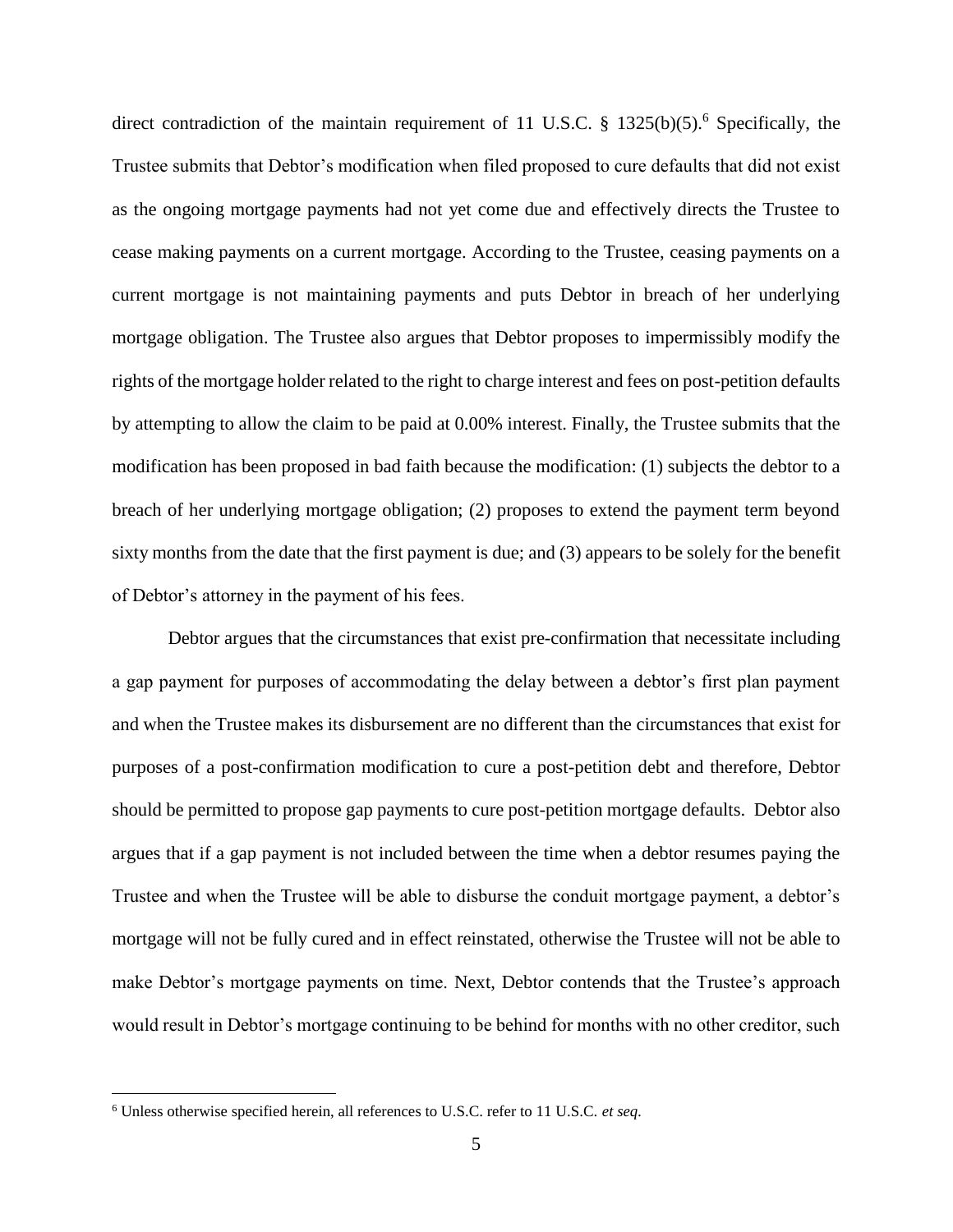as car lenders and attorneys, being paid for extended periods of time depending on the percentage of the Plan payment that is attributable to the conduit mortgage payment. Debtor asserts this would result in car lenders seeking to lift the automatic stay due to lack of adequate protection and Debtor's attorney having to go without payment until the mortgage becomes current. Debtor also argues that the Trustee's approach is contrary to section 7.6, paragraph 7 of the District Form Chapter 13 Plan. Last, Debtor also argues that Debtor's approach is consistent with the Fifth Circuit's decision in *In re Mendoza*, 111 F.3d 1264, 12678 (5th Cir. 1997) and Judge Bohm's decision in *In re Perez*, 339 B.R. 385, 403–05 (Bankr. S.D. Tex. 2006).

### **LEGAL ANALYSIS**

# **A. The matter is not moot because §1329(b)(2) preserves the Court's power to decide the merits of the Motion to Modify.**

The Trustee argues that Debtor's Motion to Modify must be denied because Debtor is now current on her conduit mortgage and therefore the issue of adding missed post-petition mortgage payments is moot. Thus, according to the Trustee, the only remaining issue before the Court is whether the increased Plan payment proposed by the Debtor is sufficient to cure the plan payment arrears and maintain a 100% distribution to the unsecured creditors pursuant to the Plan. The Court disagrees.

To determine whether the issue of adding post-petition mortgage payments is moot depends on whether the proposed terms of a plan modification which have not been approved or disapproved by a court may be mooted by an objecting party who, subsequent to the filing of the plan modification, takes action to moot the issue. The Fifth Circuit has addressed this issue under different circumstances in *In re Meza*, 467 F.3d 874, 879 (5th Cir. 2006). In *Meza*, a chapter 13 trustee filed plan modification seeking to increase a debtors' distribution to unsecured creditors as a result of an income tax refund the debtors received. *Meza*, 467 F.3d at 876. Subsequent to the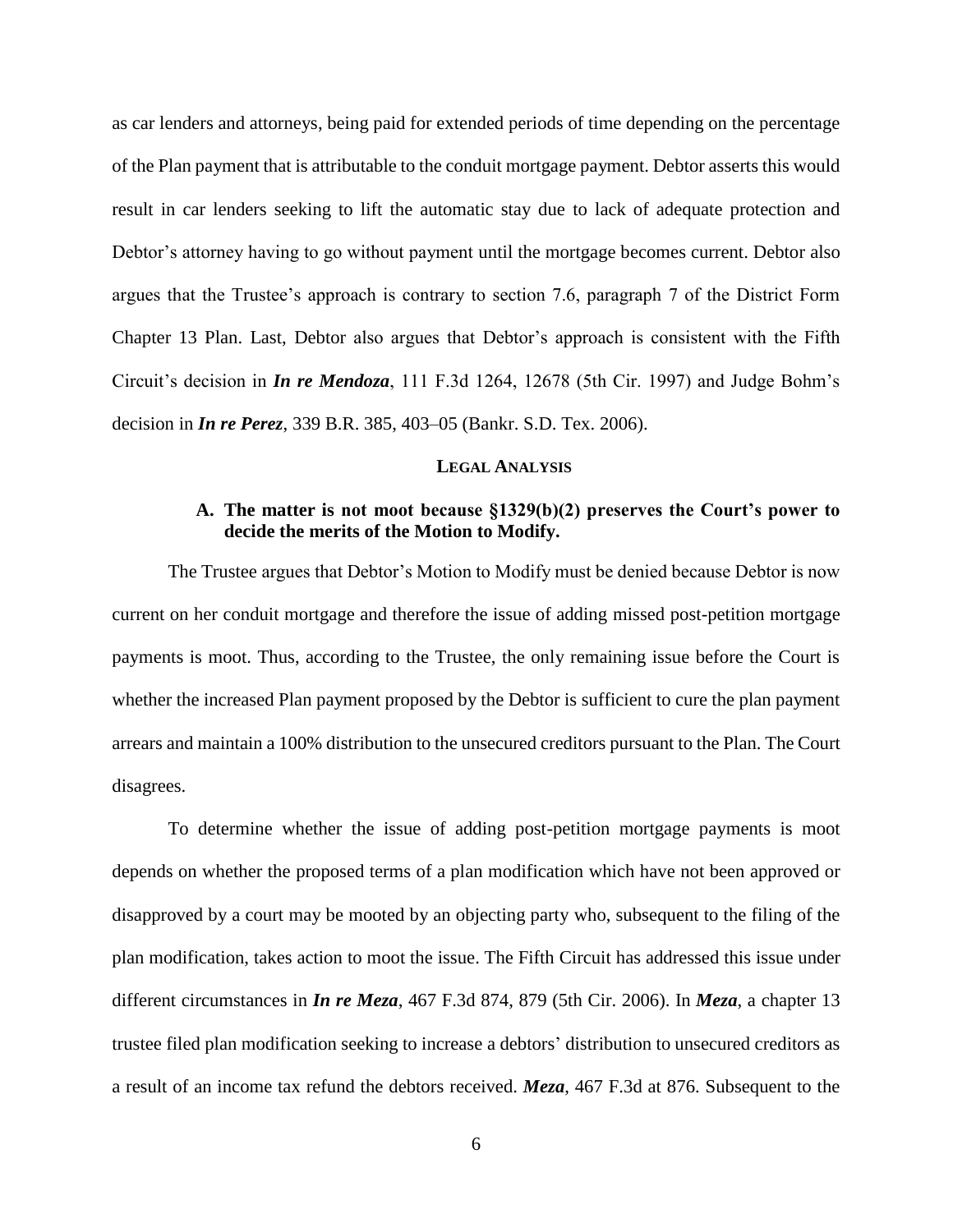filing of the trustee's modification and before the scheduled hearing, the debtors paid the trustee the balance of their confirmed plan and objected to the trustee's proposed modification asserting it was untimely under  $\S 1329(a)$ , and as such, the debtors were entitled to their discharge. *Id*. After reasoning that the trustee's motion was filed timely because it was filed before the plan payments were completed, the Fifth Circuit found that the debtors were precluded from making their final payment and receiving a discharge under the earlier confirmed plan until the court could consider the merits of the plan modification:

> Because the modification was timely filed, and would become effective after the notice period unless disapproved, it precluded debtors from making their final payment under the earlier confirmed plan.

\* \* \*

[Sub]section 1329(b)(2) provides that the modified plan "*becomes the plan* unless, after notice and a hearing, such modification is disapproved." Read [in conjunction with § 1329(a)], both subsections show that, when a modification request is timely filed, the completion of the plan and eventual discharge of the debtor is stayed until the bankruptcy court is allowed to consider the modification on its merits. A contrary result would encourage gamesmanship on behalf of debtors and prevent them from repaying creditors "to the extent of [their] capabilit[ies]. . . . Therefore, rather than disapproving [the modification] as untimely, the bankruptcy court should have considered Trustee's proposed modification on the merits.

*Id.* at 879–80 (emphasis in original) (alteration in original) (citations omitted). Moreover,

the court also found that, notwithstanding the debtors' attempt to circumvent the modification,

§ 1329(b)(2) preserved the bankruptcy court's authority to consider the merits of the trustee's

motion. *Id.* at 880.

<sup>&</sup>lt;sup>7</sup> Section 1329(a) of the Bankruptcy Code permits a debtor, trustee, or unsecured creditor to modify a plan "[a]t any time after confirmation of the plan but before the completion of payments under such plan."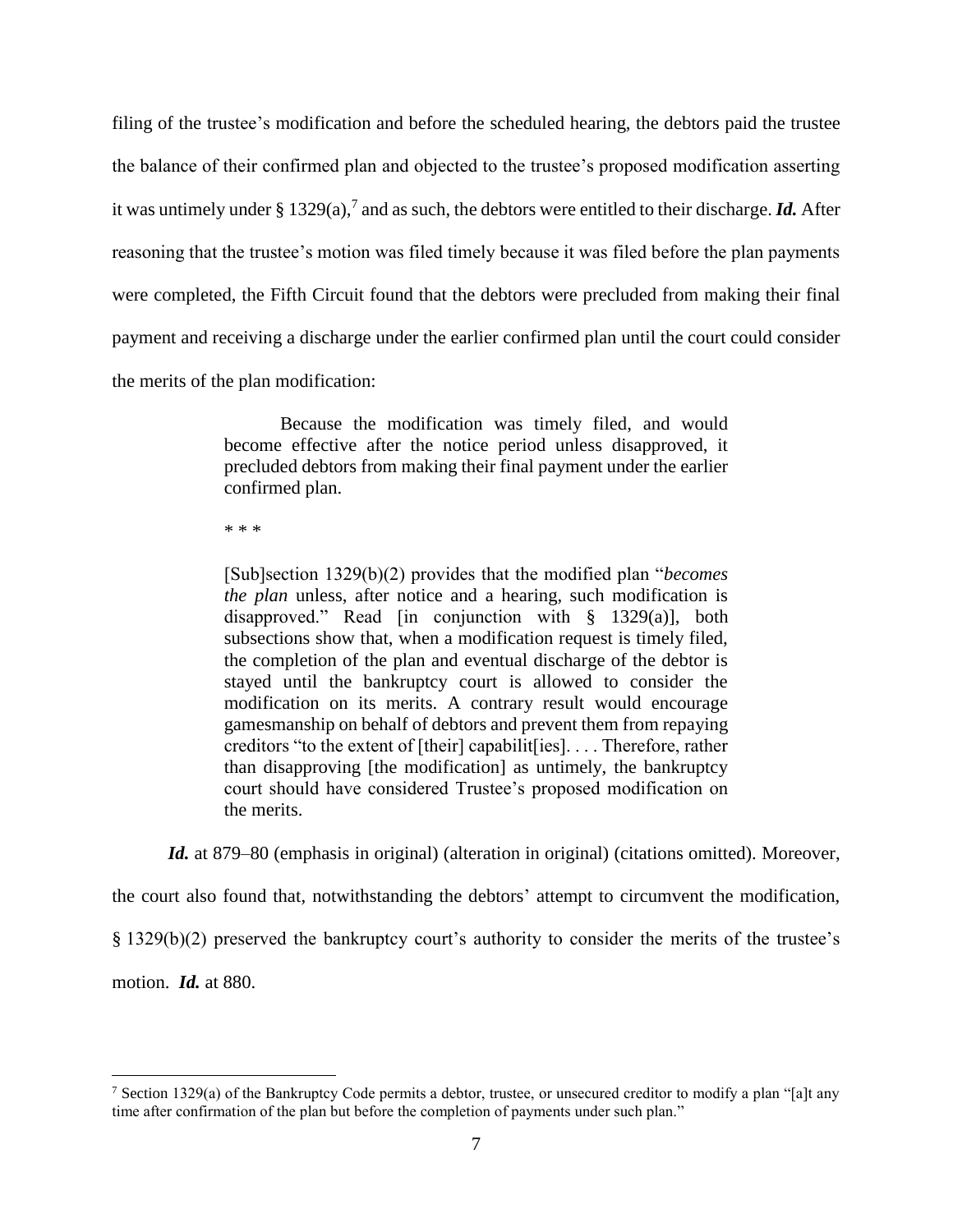The Court finds that the principles articulated in  $Meza$  apply here.<sup>8</sup> Debtor filed its Motion to Modify seeking to modify Debtor's Plan to: (1) cure post-petition mortgage arrears by adding a secured claim to the Plan for post-petition mortgage arrears, (2) include a gap payment for the post-petition mortgage arrears, and (3) resume conduit mortgage payments in December 2018 by directing the Trustee to cease making conduit-mortgage payments for the months of August, September, October, and November 2018. The Trustee, subsequent to the filing of the Motion to Modify and related hearing, but prior to the due date for briefs, made payments to Shellpoint in an effort to make Debtor's mortgage current. Under *Meza*, by which this Court is bound, while the Motion to Modify would not be effective until after notice and hearing, the Court still has the authority to consider the merits of the Motion to Modify because § 1329(b)(2) temporarily preserves the proposed terms of the Motion to Modify and stays all actions that would moot those terms. *See Germeraad v. Powers*, 826 F.3d 962, 969 (7th Cir. 2016) (finding an appeal is not moot because under § 1329(b)(2), a bankruptcy court still has the power to approve a plan modification notwithstanding that debtors had completed plan payments by the time the appeal was heard (citing *Meza*, 467 F.3d at 879–80)).<sup>9</sup> While the Trustee may not agree with Debtor's proposed terms, the Trustee cannot prevent the Court from considering the merits of the proposed terms by eliminating the circumstances under which the modification arose. Here, those circumstances were the presence of post-petition mortgage arrears which were eliminated by the Trustee when she

<sup>8</sup> The Court recognizes there are a number of factual distinctions between the facts before the Court and *Meza*. In the Court's opinion, however, these factual distinctions are not material to the Fifth Circuit's interpretation of  $\S$  1329(b)(2) and its effect on parties attempting to circumvent a plan modification, regardless of whether it is the debtor or trustee who is proposing the plan modification.

<sup>&</sup>lt;sup>9</sup> In *Powers*, the Seventh Circuit interpreted § 1329(b)(2) to mean "that a modification is effective ... on the date the party requests modification on the plan, unless the court later disapproves it." *Powers*, 826 F.3d at 969 (citing 2 Hon. W. Homer Drake, Jr. et al., *Chapter 13 Practice and Procedure*, § 21:7 at 642 (2d ed. 2015)). For purposes of this Order, the Court does not believe this distinction to be material. Regardless of how a court interprets  $\S 1329(b)(2)$ , the provision still preserves the proposed terms of a modification until after notice and hearing. Whether a plan modification is effective on the date of filing or after notice and hearing does not deprive a court of subject matter jurisdiction to consider the merits of a plan modification.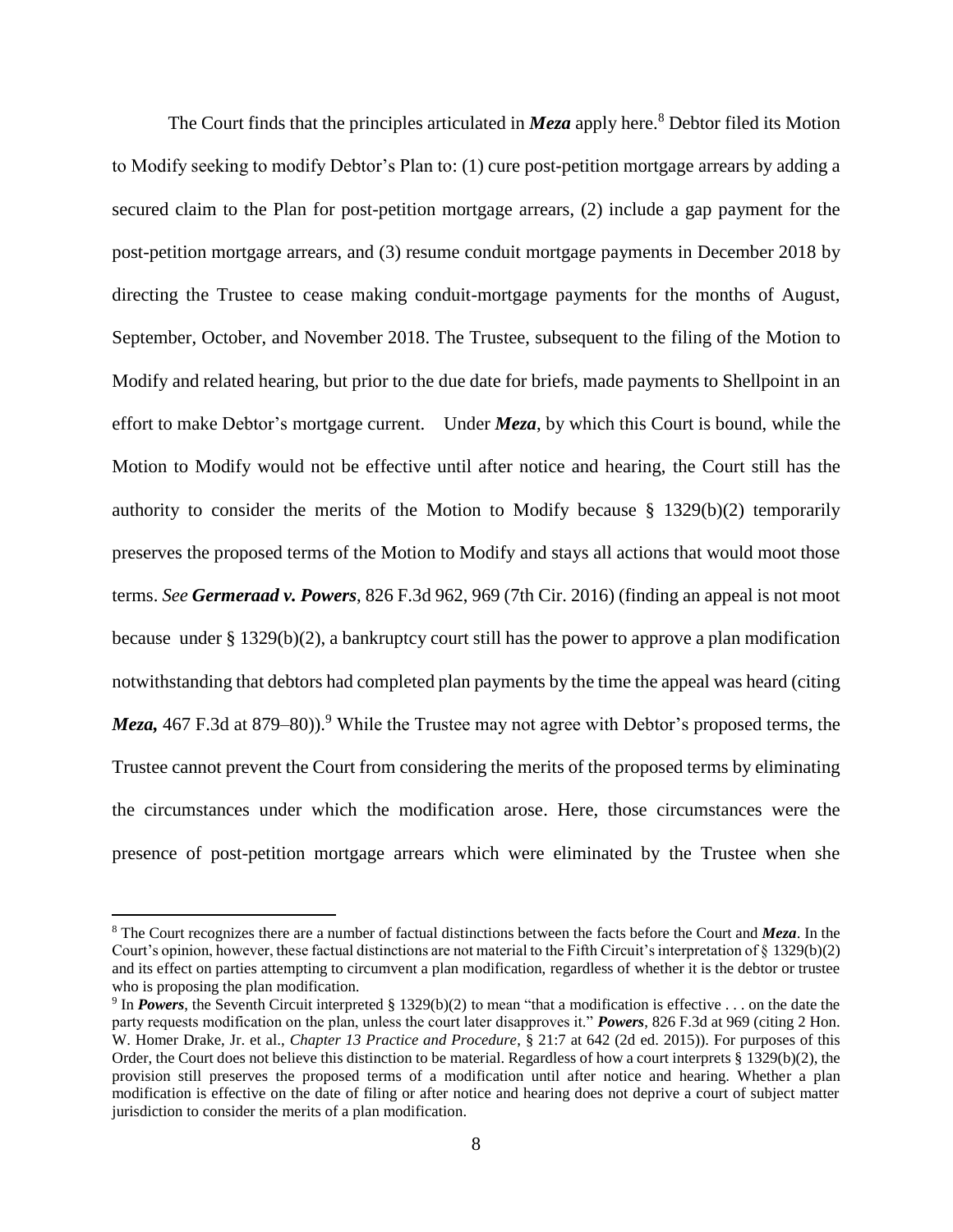rendered payment to Shellpoint. Thus, based on the foregoing, the Court finds that the issue of adding missed post-petition mortgage payments is not moot.

# **B. The Motion to Modify does not satisfy the Fifth Circuit's test in** *Mendoza*  **because it does not propose to simultaneously maintain current payments.**

Debtor articulates the issue before the Court as "whether motions to modify plans to cure both plan payment arrears and conduit mortgage payment arrears should contain gap payment(s) in order to account for the delay between the time that a Debtor resumes making plan payments and the time the trustee will be able to resume remitting conduit mortgage payments to Debtor's mortgage creditor." (ECF NO. 24). The Court has considered the arguments of both Parties, whether or not addressed herein, and is of the opinion that the answer should be "no."

As previously mentioned, Debtor's Motion to Modify proposes to add a secured claim to the Plan for four post-petition mortgage payments through the November 2018 mortgage payment to be paid with 0.0% interest over the life of the plan and increase the plan monthly payments. Debtor's Motion to Modify, when filed, includes months for which the mortgage had not yet come due. The basis for Debtor's Motion to Modify is § 1322(b)(5), which states that a plan may, "notwithstanding paragraph 2 of this subsection, provide for the curing of any default within a reasonable time and maintenance of payments while the case is pending on any unsecured claim or secured claim on which the last payment is due after the date on which the final payment under the plan is due[.]" Section 1322(b)(2) states that a plan may "modify the rights of holders of secured claims, other than a claim secured only by a security interest in real property that is the debtor's principal business[.]" Thus, the prohibition on the modification of a mortgagee's rights under 1322(b)(2) is subject to a debtor's right to propose a plan, or modify a plan, that provides for curing of any default and maintenance of payments under § 1322(b)(5). *Nobleman v. American Sav. Bank*, 508 U.S. 324, 329 (1993).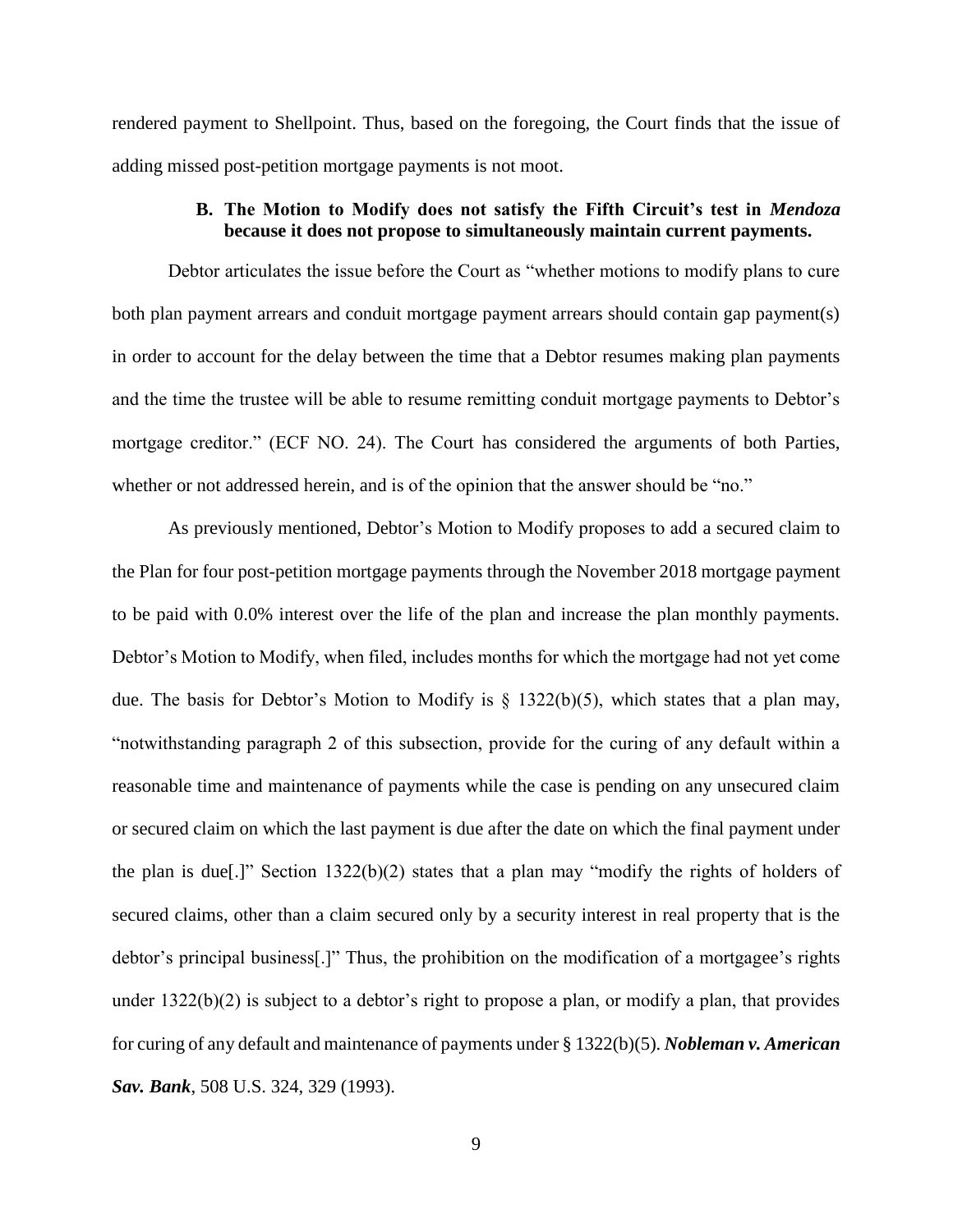The Parties do not dispute that the Fifth Circuit's opinion in *In re Mendoza* holds that a debtor can modify its plan to cure post-petition mortgage arrears under § 1322(b)(5). *In re Mendoza*, 111 F.3d 1264, 1268 (5th Cir. 1997). Consistent with the Eleventh Circuit, the *Mendoza*  court concluded

under a plain reading of  $\S$  1322(b)(5), the legislative intent, and the underlying policy of Chapter 13, these grounds mandate the conclusion that a debtor's plan may be modified to include postpetition mortgage payments in arrears. . . . [T]o preserve the Bankruptcy Code's balance of protections, we further conclude that the modification must comply with the requirements of  $\S 1322(b)(5)$  and that the bankruptcy court should inquire whether the proposed modification comports with  $\S$  1322(b)(5)'s requirement that such a cure be effected within a reasonable time and simultaneously maintain current payments on any long term secured loan.

*Id*. at 1268–69 (citing *In re Hoggle*, 12 F.3d 1008, 1012 (11th Cir. 1994)). Thus, the Fifth Circuit provides the Court with the proper inquiry: Does the Motion to Modify propose: (1) that the cure be effected within a reasonable time and (2) to simultaneously maintain current payments on the mortgage. Here, the Parties dispute whether the second prong is met.

To satisfy the second prong under *Mendoza*, the Motion to Modify must propose to maintain current mortgage payments by paying the mortgage payment as it comes due. The Plan and the Note attached to Shellpoint's Proof of Claim (Claim No.  $2-1$ )<sup>10</sup> state that Debtor's mortgage payments are due on the first of each month. (ECF No. 2, ¶ 7.6, Claim No. 2-1, p. 34, ¶ 3(A)). Under the terms of the Note, Debtor also agrees to "make these payments *every month* until [Debtor has] paid all of the principal and interest and any other charges . . . that [Debtor] may owe under [the] Note." (Claim No. 2-1, p. 34, ¶ 3(A)) (emphasis added). Thus, to maintain current payments under § 1322(b)(5) while effectuating a cure during a reasonable time, the Motion to

<sup>&</sup>lt;sup>10</sup> The Court recognizes that neither Party presented evidence of the terms of Debtor's mortgage note. Nonetheless, because "a court may take judicial notice of related proceedings and records in cases before the same court," and Shellpoint's Proof of Claim is a record before this Court, the Court may consider Shellpoint's Proof of Claim. *MacMillan Bloedel Ltd. v. Flintkote Co.*, 760 F.2d 580, 587 (5th Cir. 1985)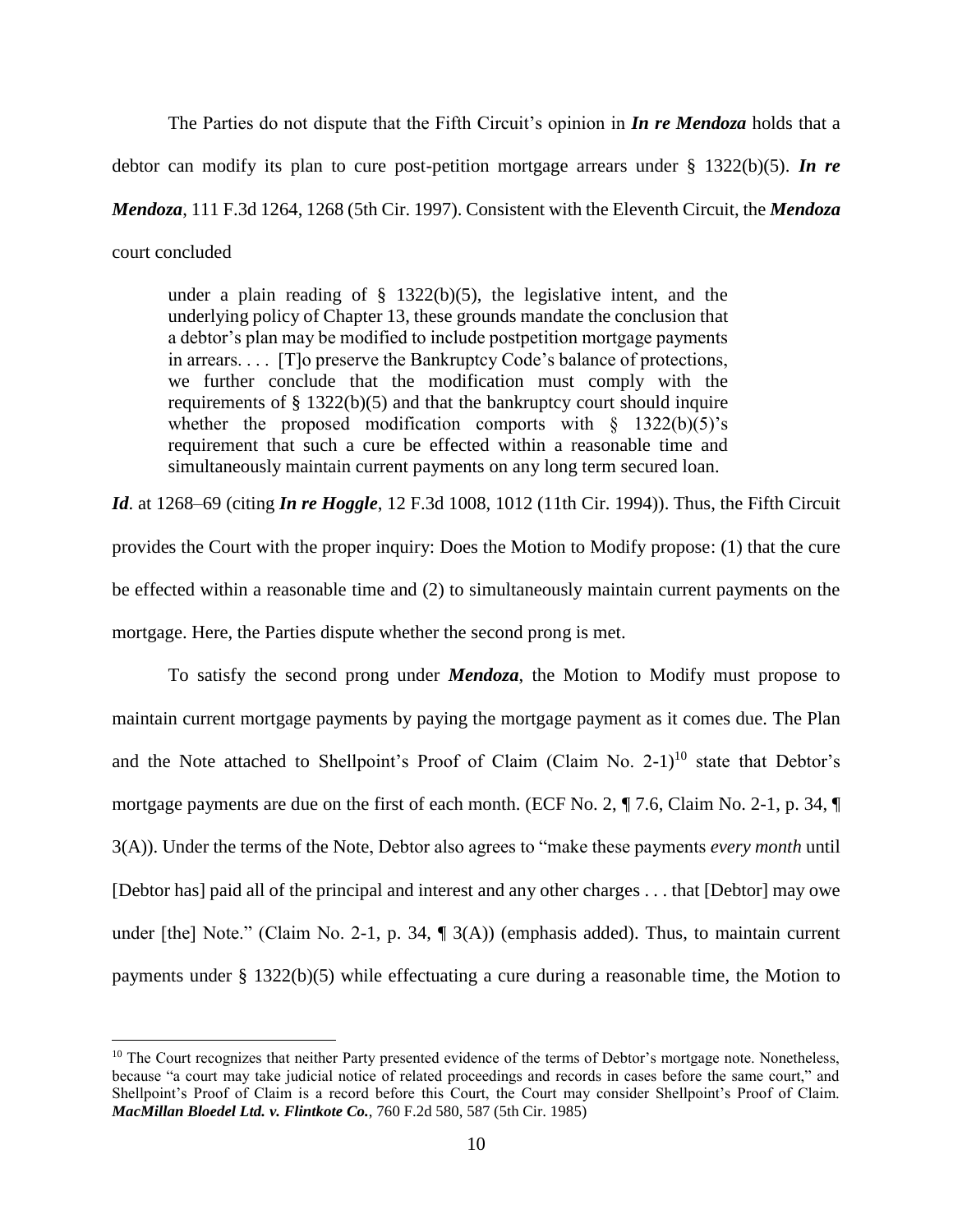Modify must propose to pay mortgage payments on the first of *every* month. Here, the Motion to Modify proposes that the Trustee skip months for which the mortgage is due, namely August, September, October, and November, and resume making mortgage payments in December even though Debtor's Plan payments to the Trustee consist of Debtor's monthly mortgage payment. The effect of this is that the amount of the Plan payment that would normally be attributable to the Debtor's mortgage payment will be paid to other creditors who have also not been paid as a result of Debtor not making Plan payments in previous months. By temporarily ceasing payments to Shellpoint, the Motion to Modify does not propose to pay Debtor's mortgage payments as the payments come due on the first of every month, and therefore is not maintaining *current* payments as required under *Mendoza*.

The Court notes that Shellpoint has not taken a position on the Motion to Modify. Shellpoint's participation in the matter, however, does not change the result. Section 1322(b) applies to any modification filed under  $\S$  1329(a). 11 U.S.C  $\S$  1329(b)(1). Section 1322(b)(5) allows for the curing of a delinquent long-term debt, but permitting such a cure is conditioned upon the Debtor also simultaneously maintaining current payments on such debt. *Mendoza*, 111 F.3d at 1268–69. Thus, while the lack of creditor participation is noted, the Court cannot grant the Motion to Modify because it does not satisfy the statutory conditions in § 1322(b)(5) as interpreted under *Mendoza.<sup>11</sup>*

Debtor also argues that Debtor's approach is consistent with the Fifth Circuit's decision in *In re Mendoza*and Judge Bohm's decision in *In re Perez*. The Court disagrees. As the Court has already addressed *Mendoza*, the Court will address Debtor's reference to *Perez*.

<sup>&</sup>lt;sup>11</sup> The Trustee argues that the Motion to Modify is an impermissible modification of the mortgage creditor's rights under § 1322(b)(2). Because the analysis under *Mendoza* is dispositive of the issue, and because Shellpoint has not filed an objection asserting that position, the Court believes it is neither necessary nor appropriate to address this argument.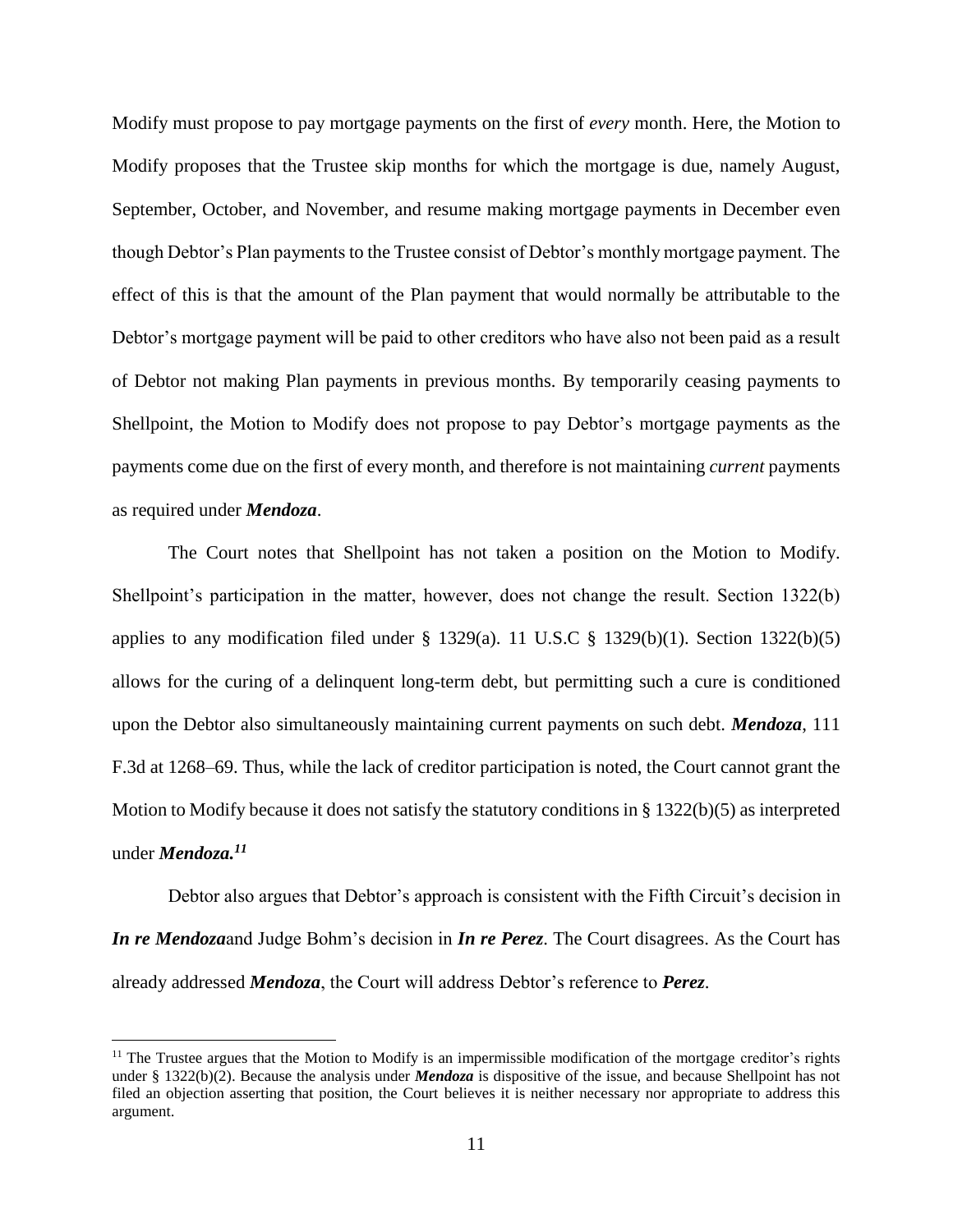Debtor cites to **Perez** for the proposition that including future mortgage payments in a claim for pre-petition mortgage arrears is part of a permissible cure and maintain provision. The Court finds this reliance misplaced as *Perez* is immediately distinguishable. *Perez* dealt with challenges to a Local Rule and specific mortgage payment procedures adopted by the Southern District of Texas addressing payments made to the mortgage creditor prior to plan confirmation. *Perez*, 339 B.R. at 389. Under the Local Rule, home mortgage payments were to be made through the chapter 13 trustee in accordance with a separate set of procedures which provided:

> Amounts received by the holder of the ongoing mortgage prior to confirmation must be applied by the holder to the next payment due without penalty of the terms of the note; or the holder must notify the trustee in writing that it waives all late charges that accrue after the order for relief in this case. Amounts received by the holder of the ongoing mortgage after confirmation must be applied in accordance with the plan.

Id. at 402. Specifically, the debtors argued that because the Local Rule required the lien holders to accept late payments from the chapter 13 trustee and waive their rights to late fees, the Local Rule modified the lien holder's rights in contravention of § 1322(b)(2). *Id.* The court explains why the particular procedure does not modify a lien holders rights, but then asserts that to the extent that the Local Rule and applicable procedures do modify such rights, the procedures were a permissible means of effectuating cure and maintain under § 1322(b)(5). *Id* at 404.

*Perez* deals with a specific means of applying *pre-confirmation* mortgage payments and here, the dispute centers around the treatment of *post-confirmation* mortgage arrears under an existing cure and maintain plan provision subject to the *Mendoza* test. Debtor asserts there is no distinction. The Court, however, views it differently.

First, the Court does not disagree with the holding in *Perez*. The Court, however, does not view *Perez* as having any bearing on the issue before the Court. The Western District of Texas requires that debtors not current on their mortgage as of the date of petition file a conduit mortgage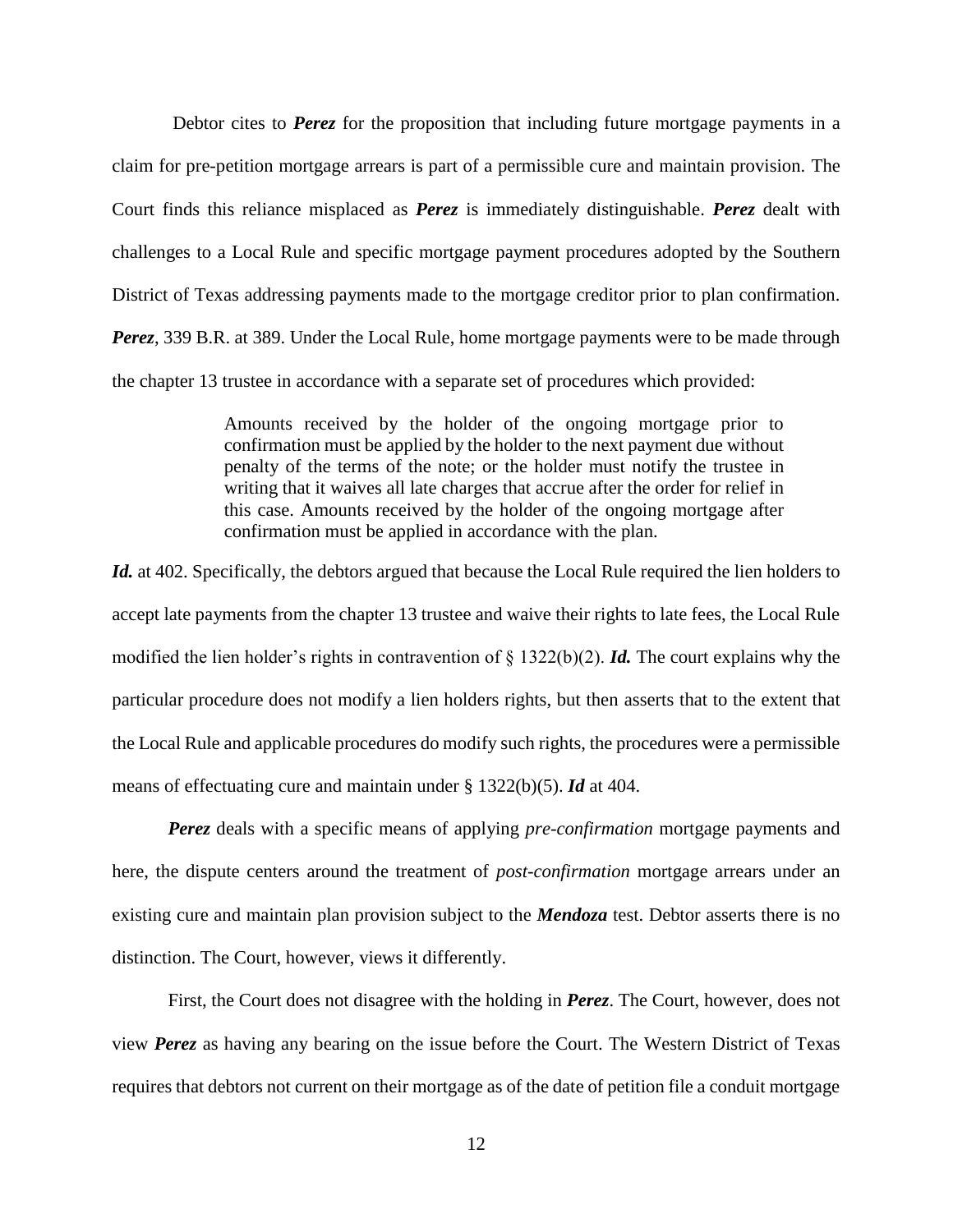plan where the Trustee acts as the disbursing agent for the debtor's mortgage payments. District Plan, § 7.6. Thus, a logistical problem arises because, by statute, a debtor's first plan payment is not due until thirty days after the filing of the plan or order for relief, whichever is earlier, which is after the first post-petition mortgage payment is due under the plan. 11 U.S.C. § 1326(a)(1). To solve this logistical problem, the District Plan calls for the inclusion of a "gap payment." A gap payment is the first post-petition mortgage payment that comes due after the filing of the petition which is added to the claim for pre-petition mortgage arrears. The purpose of the gap payment is to allow a debtor to make plan payments as required under  $\S$  1326(a)(1), so that the Trustee then has sufficient funds to make the post-petition mortgage payments that come due after the first plan payment is due upon confirmation of the plan. Generally, and as is the case here, debtors generally file for bankruptcy after the first of the month. Pursuant to  $\S$  1326(a)(1), a debtor's first plan payment is not due until thirty days after the filing of the plan or the order for relief, whichever is earlier. Thus, a debtor's first plan payment will not be due until after the first post-petition mortgage payment is due under the plan. Therefore, the concept of the gap payment is merely a vehicle used to allow for a debtor to have paid to the Trustee the funds to pay the mortgage payments that have come due while effectuating a means of cure and maintain under § 1322(b)(2).

Having the Trustee to act as the disbursing agent for mortgage payments is not only consistent with the Bankruptcy Code, it is required under the Bankruptcy Code. Section 1326(c) requires the Trustee make payments to creditors under the plan except as otherwise provided in the plan or order confirmation the plan. Whether a plan may allow for direct disbursements by the debtor is up to the discretion of the bankruptcy court. *In re Foster*, 670 F.2d 478, 486 (5th Cir. 1982). "Direct disbursements by debtors is not an unqualified right; rather, it is a privilege." *Perez*, 339 B.R. at 390 (citations omitted) (internal quotation marks omitted). The Bankruptcy Court in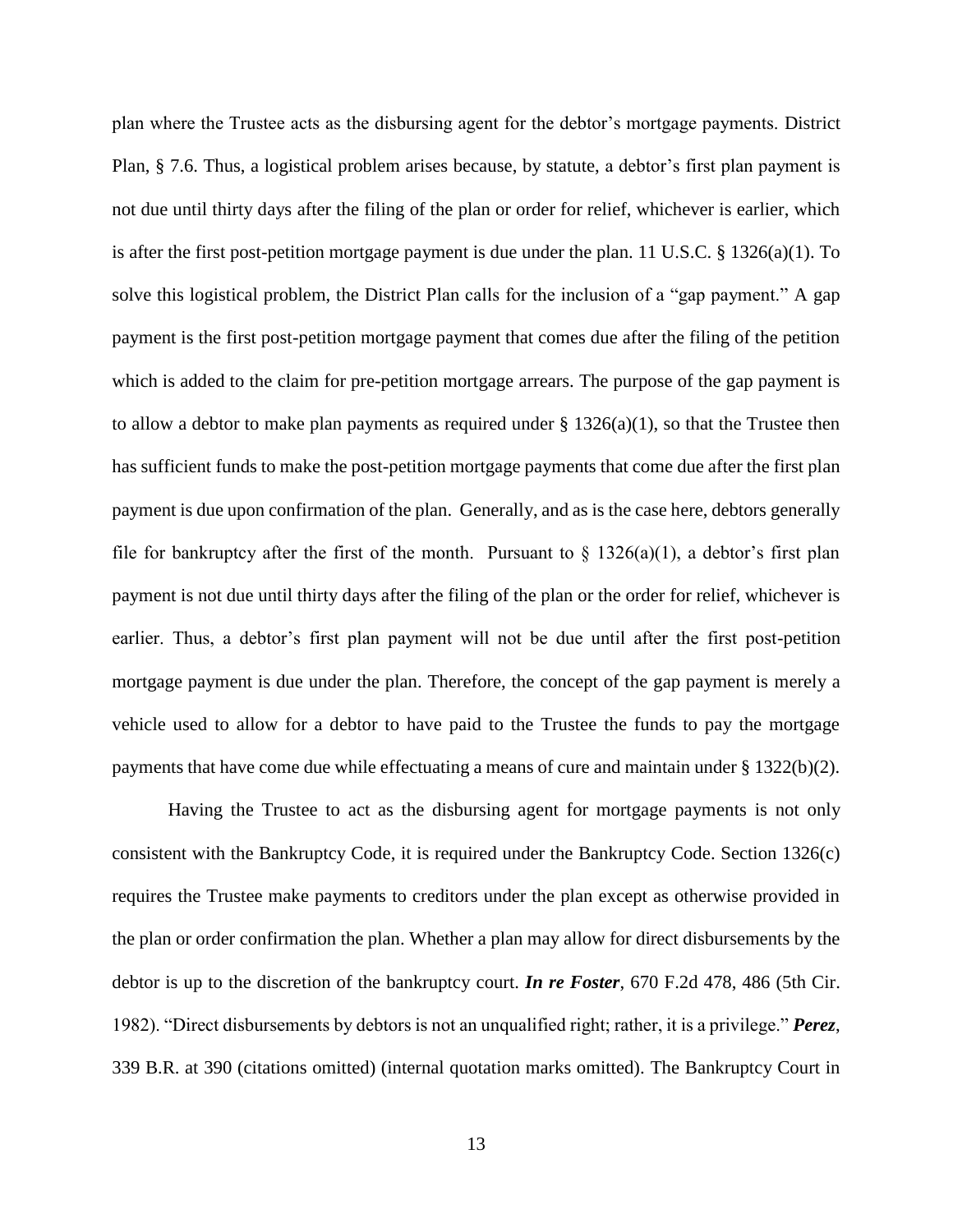the Western District of Texas has elected to follow the general rule under the Code and have the Trustee serve as the disbursing agent in cases where a debtor is not current on their ongoing mortgage as of the petition date. The use of gap payments is merely a procedure used to facilitate the Trustee acting as a disbursement agent. Without doing so, the debtors would not be able to effectuate a proper cure and maintain which allows for debtors to stay in their homes during the pendency of their chapter 13 case.

Debtor also argues that if a gap payment is not included between the time when a debtor resumes paying the Trustee and when the Trustee will be able to disburse the conduit mortgage payment, a Debtor's mortgage will not be fully cured and in effect reinstated, otherwise the Trustee will not be able to make Debtor's mortgage payments on time. The Court concludes otherwise. First, whether a debtor's mortgage has been fully cured and therefore reinstated is not determined on an interim basis throughout the life of a debtor's case, but rather after completion of a debtor's plan. The District Plan expressly addresses this:

> Arrears on long term debt and pre-petition mortgage arrearage claims shall be paid pursuant to the payment schedule set forth below. Upon discharge, if the pre-petition arrears and the postpetition ongoing payments are current on Debtor's Principal Residence, the default will be deemed cured and the note reinstated according to its original terms, including the retention of any security interest.

District Plan, § 7.7. Thus, whether a debtor's mortgage has been fully cured and therefore reinstated is not determined on an interim basis throughout the life of a debtor's case, but rather after completion of a debtor's plan and upon discharge. *See also* Fed. R. Bankr. Proc. 3002.1 (providing the procedure for determining whether: (1) debtor has paid the full amount required to cure the default on its claim and (2) whether the debtor is otherwise current on all payments). Second, the Trustee represented to the Court, and Debtor did not dispute, that as of the date of the Trustee's Brief, Debtor has made the proposed plan payments through November and as of the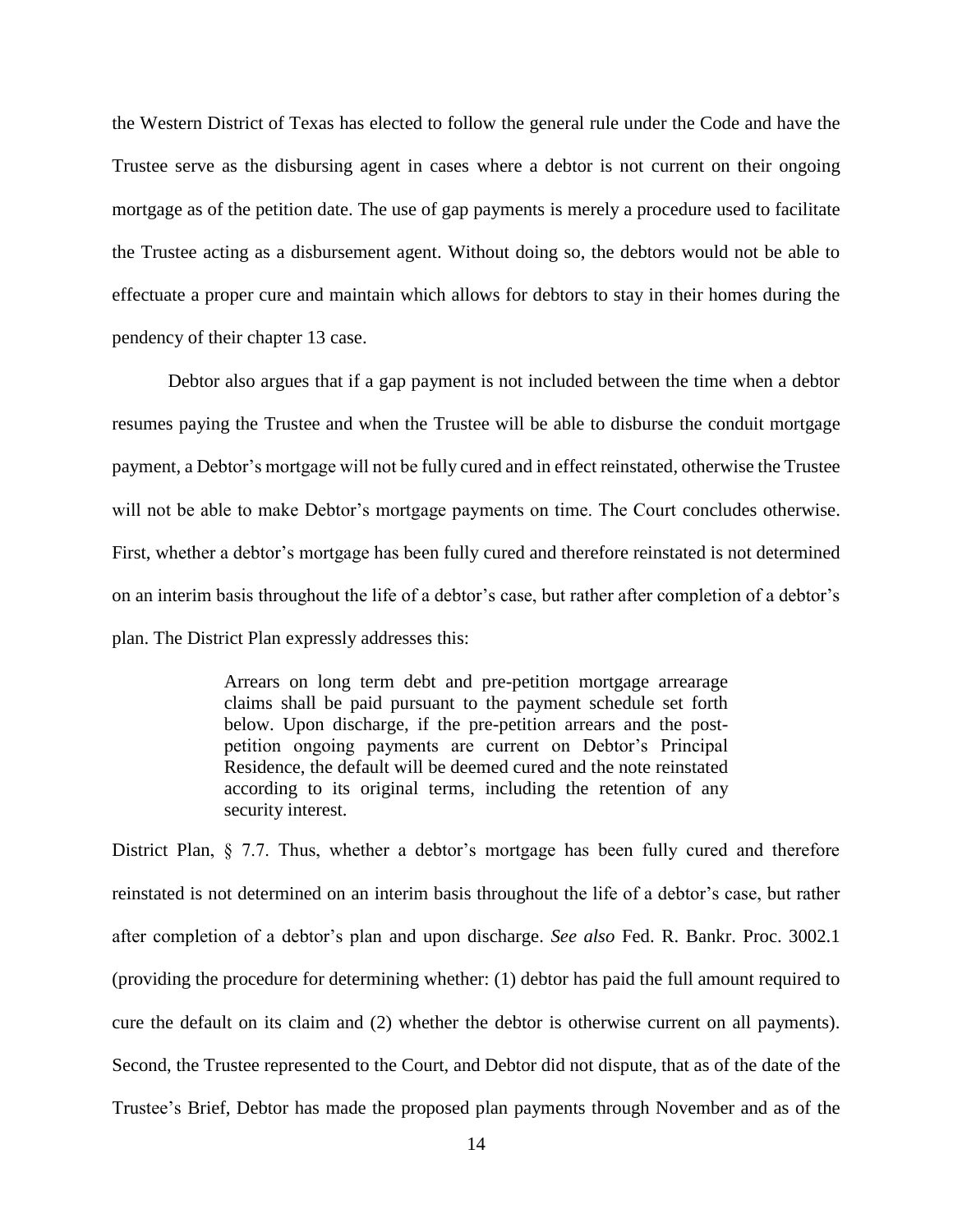Trustee's disbursement dated November 1, 2018, Debtor is current on the post-petition conduit mortgage payments for May through November. Trustee's brief is dated December 4, 2018. According to the Court's calculations, Debtor's subsequent Plan payment was due sometime around December 9, 2019. If Debtor's mortgage is current through November and Debtor continues to timely make her Plan Payments, Debtor's mortgage will remain current and the Trustee can continue to timely disburse Debtor's mortgage payments.

Next, Debtor contends that the Trustee's approach would result in Debtor's mortgage continuing to be behind for months with no other creditor, such as car lenders and attorneys, being paid for extended periods of time depending on the percentage of the Plan payment that is attributable to the conduit mortgage payment. Debtor asserts this would result in car lenders seeking to lift the automatic stay due to lack of adequate protection and Debtor's attorney having to go without payment until the mortgage becomes current. The Court understands Debtor's concern; however, all parties, including Debtor's attorney and all its creditors are on notice of such a consequence. The Consolidated Standing Order for the Adoption of a District Form Chapter 13 Plan (the "Standing Order") sets forth such plan provisions in addition to those set forth in the Plan which all parties have notice of an opportunity to object. Section II.I of the Standing Order instructs the Trustee to disburse funds according to a specific priority scheme:

Order of Payment. Unless the Plan states otherwise, the Trustee shall disburse the funds received as follows:

- (i) Trustee Fees on receipt
- (ii) Ongoing Mortgage Payments
- (iii) Adequate Protection Payments
- (iv) § 503 Administrative Claims (Attorney Fees and other Administrative Claims) – subject to the Standing Order for Chapter 13 Administration for the Division
- (v) Secured Claims
- (vi) § 507 Priority Claims
- (vii) General Unsecured Claims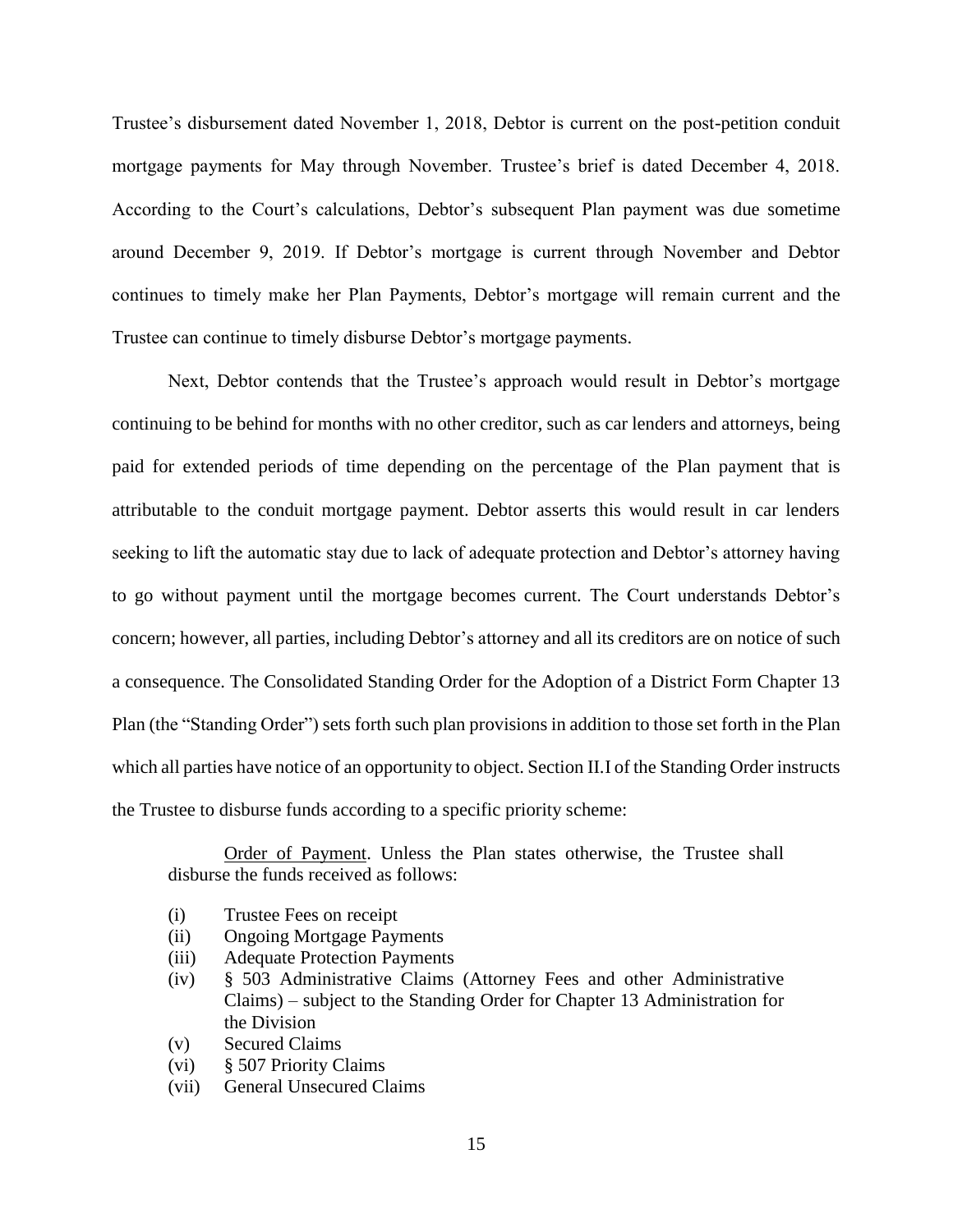Thus, if the Trustee receives funds, the Trustee is directed by the Plan to disburse such funds according to the priority scheme enumerated above which prioritizes ongoing mortgage payments, including maintenance of current mortgage payments under § 1322(b)(5) ahead of payments to other creditors. Furthermore, section 7.6 of the Plan prescribes that "when Debtor makes a Plan Payment that is insufficient for the Trustee to disburse all ongoing mortgage payments required [under the Plan], the Trustee shall hold Plan payments until a sufficient amount is received to make a full ongoing mortgage payment." District Plan, § 7.6. Here, Debtor identifies her ongoing mortgage payment under section 7.6 as her monthly mortgage payment to Shellpoint due on the first of each month. (ECF No. 2). Therefore, under section 7.6, even if Debtor does not pay her plan payment in full, so long as the Trustee has sufficient funds on hand to pay the full ongoing mortgage payment, Shellpoint will be paid even when other creditors are not paid. Thus, under these two provisions, creditors and other parties-in-interest are on notice that their right to payment is subordinated to that of a mortgage creditor.

Debtor also argues that the Trustee's approach is contrary to section 7.6, paragraph 7 of the District Form Chapter 13 Plan. Section 7.6, paragraph 7 of the District Plan provides:

If Debtor is current as of the petition date and elects to pay the ongoing mortgage directly but subsequently defaults, Debtor should file a motion to modify the Plan within thirty (30) days of receiving notice of the default to provide for the payment of the post-petition mortgage arrears. The future ongoing mortgage payments shall be paid by the Trustee. *The motion to modify the Plan must state the name, address, and account number of the Mortgage Creditor to whom payments are to be made; the date the Trustee is to commence the ongoing mortgage payments; and the treatment of the post-petition delinquency including the gap between the date when Debtor modified the Plan and the date on which the Trustee is to commence the ongoing mortgage payments.* The Trustee may also file a motion to modify the Plan in the event of a post-petition default.

District Plan, § 7.6 (emphasis added). Thus, according to Debtor, not permitting gap payments to cure post-petition arrears is inconsistent with the District Plan which allows post-petition gap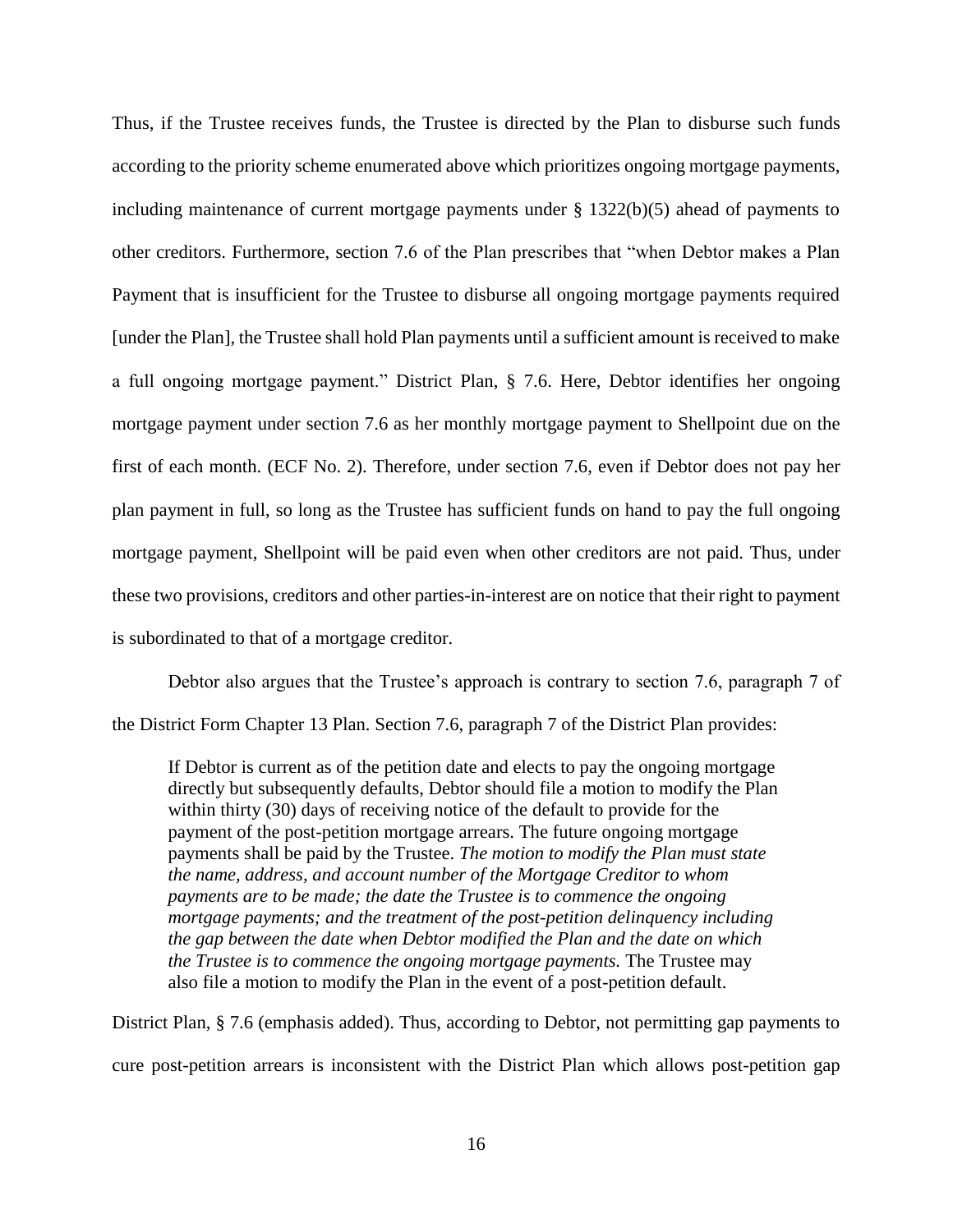payments for plan modifications seeking to transition from a non-conduit to a conduit plan. The Court disagrees.

Section 7.6 of the District Plan applies only to debtors who were current on their mortgage as of the petition date and elected to pay their ongoing mortgage payments directly rather than through the Trustee as a disbursing agent. In this situation, a logistical problem also arises because the Trustee must take into account the time delay between when a debtor makes their first mortgage payment to the Trustee and when the Trustee makes its subsequent disbursement to the mortgage creditor.

The Court recognizes that facially, the Trustee's approach does appear to contradict section 7.6 of the District Plan. Court notes, however, as previously explained, under the Code, unless the plan states otherwise, a chapter 13 trustee is required to make all payments to creditors under the plan. 11 U.S.C. § 1326(b). Whether a plan may allow for direct disbursements by the debtor is up to the discretion of the bankruptcy court. *In re Foster*, 670 F.2d 478, 486 (5th Cir. 1982).

The Bankruptcy Court in the Western District of Texas has exercised that discretion and determined that debtors who are current on their mortgage payments as of the petition date may pay their ongoing mortgage payments directly. Where a debtor subsequently defaults on its mortgage payment, however, the Courts determined that the chapter 13 trustee should step into the debtor's shoes as the disbursing agent. The Court is of the opinion that such a determination was a proper exercise of discretion. As such, section 7.6 of the District Plan simply reflects the use of gap payments to facilitate the change in disbursement agents. Without doing so, the debtors would not be able to effectuate a proper cure and maintain which would ultimately result in debtors possibly losing their home—a consequence the Court is trying to avoid.